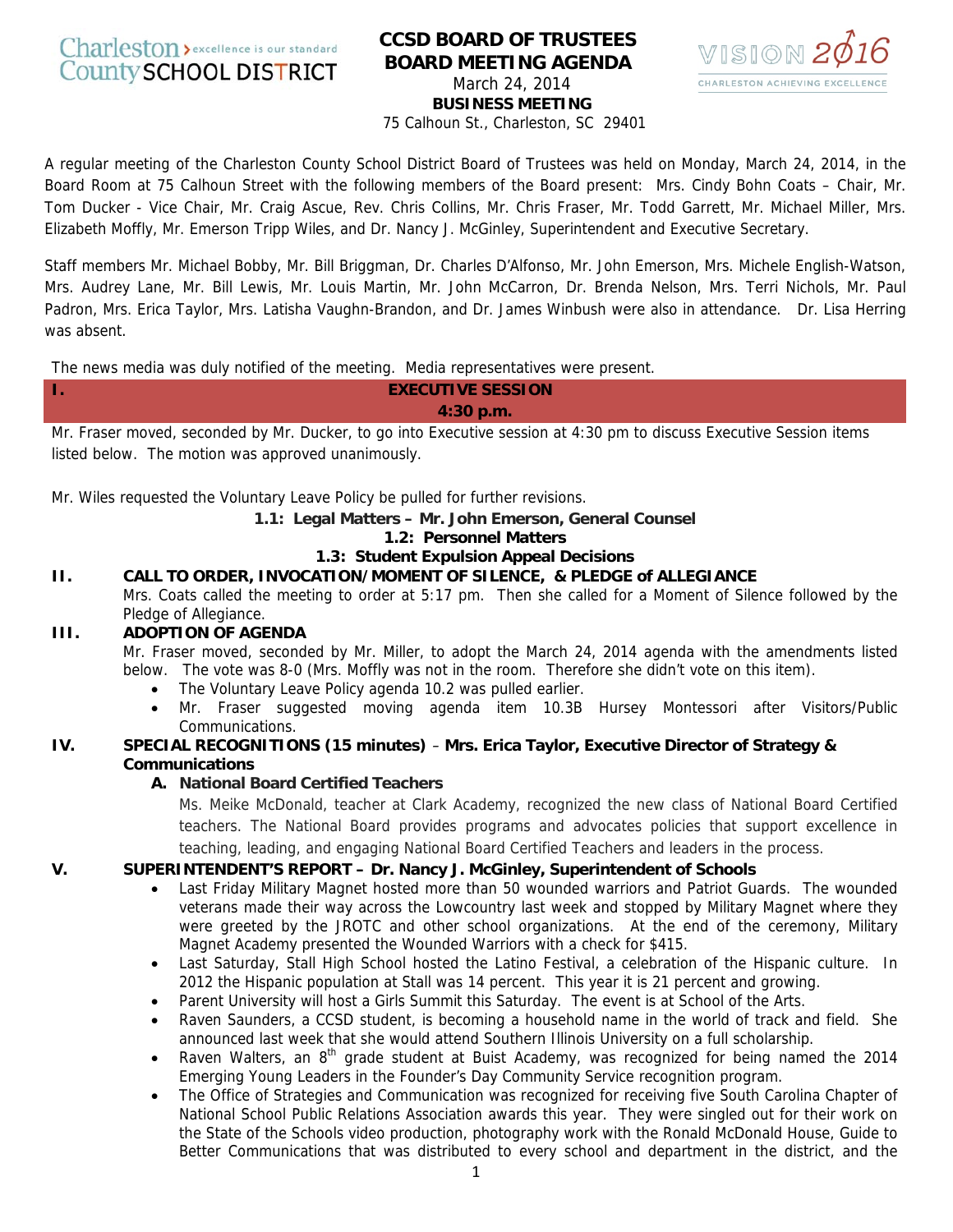District Data Wall Graphics Package. They also received the Golden Achievement Award for the crisis communications and planning around the potential work stoppage last year during the Durham and union negotiations. Mrs. Erica Taylor and the team were commended for a job well done.

• Annual community budget meetings will begin this week. The meetings will be held at five schools across the county. These meetings help the district hear directly from parents, staff and community members about budget priorities and allow the district to share budget priorities for next year. The meeting information is posted on the district's website.

### **VI. VISITORS, PUBLIC COMMUNICATIONS**

- 1. Mr. Mohammed Idris addressed the Board on various topics.
- 2. Ms. Pam Hricick addressed the Board in support of expanding the Montessori Program at Hursey. Also, she requested Rev. Collins to recuse himself from the Hursey vote since his children attended that school.
- 3. Ms. Latrisha Pringle, a Durham bus driver, addressed the Board about bus issues--roaches, mold and mechanical issues.
- 4. Pastor Thomas Dixson addressed the Board regarding Durham bus service issues and Durham's dismissal of Mrs. Cooper. He suggested Durham not be considered for a contract in the future.
- 5. Mrs. Dot Scott, president of the Charleston Branch of the NAACP, expressed concerns in support of Durham Bus Service drivers in Charleston County. She urged the Board to listen to the concerns of bus drivers regarding the condition of the buses they drive. She also asked the Board to not renew the company's contract to provide bus service.
- 6. Representative Wendell Gilliard addressed the Board regarding concerns related to Durham Bus Services--treatment of its employees, bus conditions, etc. Representative Gilliard also stated that he instructed the State Superintendent to do a study of all buses in the state.
- 7. Representative Seth Whipper addressed the Board about an accident that occurred on the Durham parking lot that involved two of its buses. He questioned why the driver that had to leave for emergency reasons was arrested for leaving. Also, he urged to Board to be mindful of the message sent to constituents as it relates to choosing Montessori over traditional programs. He added that African Americans are very suspicious and discouraged about what is being done.
- 8. Mrs. Kyle Lamb addressed the Board on behalf of Mayor Summey in support of the Montessori Expansion at Hursey.
- 9. Ms. Amy Maciariello addressed the Board in support of the expansion of the Montessori program at Hursey. She spoke of the advantages of the Montessori program.
- 10. Mr. Ron Wilson, regional manager of Durham Bus Services, addressed the Board in support of the Durham recommendation. He said Durham takes bus safety seriously. Durham Bus Service passes inspection on their buses. However, some buses are state owned. About the employee terminated, Mr. Wilson said it was a scare tactic to get the individual rehired. However, the employee was dismissed for using cell phone, texting or doing other things that are caught on tape.
- 11. Ms. Ellen Monteith, a Montessori student at Hursey, addressed the Board in support of the Montessori program at Hursey.
- 12. Mr. Charles Monteith addressed the Board in support of the Montessori program at Hursey. He spoke about the parent votes and community members support for the Montessori program expansion at Hursey. He spoke about other Montessori programs in the district and urged the Board to approve the recommendation.
- 13. Ms. Jane Taylor made reference to a book titled "The Rise of Superman" in relation to Montessori schools.
- 14. Mrs. Beverly Gadson-Birch addressed the Board in opposition of the recommendation to expand the Montessori program at Hursey. She said there is no reason to uproot students to make room for new families moving into that area. Also, she said there was no waiting list for Hursey. She suggested the continuation of a dual program at Hursey ES.
- 15. Mr. Tony Lewis reminded the Board of the oath they took as board members. He expressed concerns about Durham bus services and expansion of the Montessori at Hursey.
- 16. Mrs. Louise Monteith addressed the board in support of the recommendation to expand the Montessori program at Hursey ES.
- 17. Elder Johnson, president of the National Action Network, addressed the Board in support of a dual program at Hursey ES. He urged the Board to vote against the Montessori program at Hursey.
- 18. Mr. Russell Patterson addressed the Board in support of the recommendation to expand Hursey Montessori. He said the Montessori program was added because enrollment and test scores were dropping. Students currently enrolled in the traditional program at Hursey will continue at Hursey.
- 19. Ms. Susan Cloud addressed the Board in support of the recommendation to expand the Montessori program at Hursey.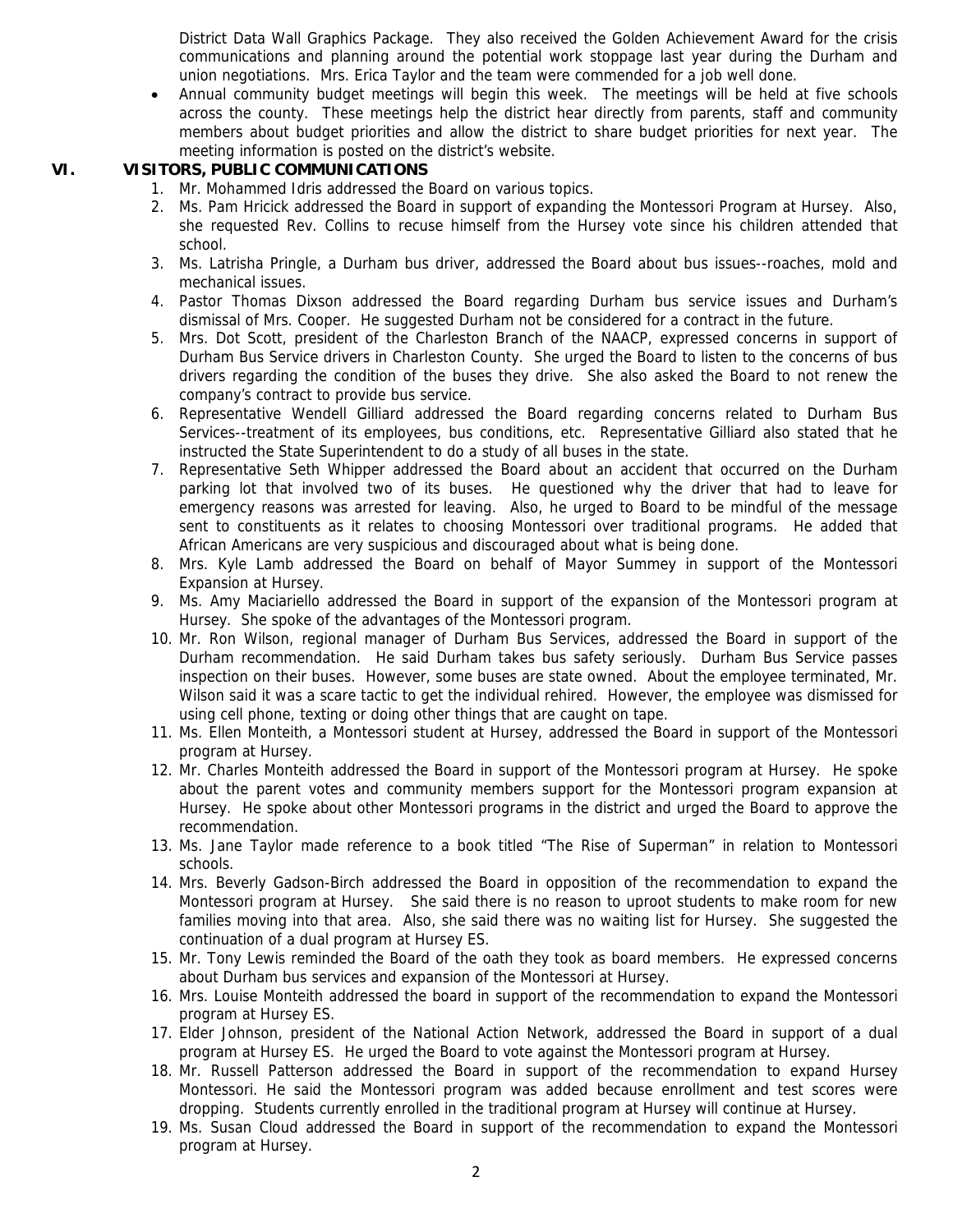- 20. Ms. Myrtice Brown addressed the Board about the poor condition of buses transporting CCSD students. Also, she addressed the Board in support of a dual program at Hursey. She said the Hursey facility would not be able to accommodate all the students that want to attend a Montessori program there.
- 21. Rev. Clinton Brantley, pastor of St. Matthews Church, told a story about a farmer and his wife, to illustrate what everyone wants versus what is needed.
- 22. Mr. Mitch Rubinstein addressed the Board in support of the Montessori Program. He asked the opposition spend time to learn more about the Montessori program before saying no to it. He also urged the Board to consider a new bus company.
- 23. Ms. Cheri Knight addressed the Board in support of Montessori programs. She spoke about the program and its success.
- 24. Mr. Bryce Koch, a Boeing employee, addressed the Board in support of the Montessori program. He spoke of the demand for the Montessori program and said some of the best engineers in the world are African Americans who attended Montessori programs.
- 25. Mr. Levy Berry, a member of Charity Baptist Church, addressed the Board in support of a dual program at Hursey ES.
- 26. Mr. Leonard Riley addressed the Board about Durham concerns. He spoke of an earlier meeting with staff about Durham bus concerns. He urged the Board to end the contract with Durham Bus Service.

## **VII. APPROVAL OF MINUTES/EXECUTIVE SESSION AGENDA ITEMS**

## **7.1: Open Session Minutes of March 10, 2014**

Mr. Fraser moved, seconded by Mr. Ducker, to approve the open session minutes of March 10, 2014. The vote was 8-0. Note: Rev. Collins did not vote since he was out of the room.

## **7.2: Executive Session Action Items of March 24, 2014**

The Board acted on the executive session action items of March 10, 2014 shown below.

**1.1: Legal Matters – Mr. John Emerson, General Counsel** 

No action was taken.

 **1.2: Personnel Matters** 

No action was taken.

## **1.3: Student Expulsion Appeal Decisions**

No action was taken.

## **7.3: Financial Minutes of March 10, 2014**

Mr. Fraser moved, seconded by Mr. Ducker, to approve the financial minutes of March 10, 2014. The vote was 8-0. Rev. Collins was out of the room.

## **VIII. CAE UPDATE**

## **8.1: West Ashley Middle School Merger Update – Mr. Paul Padron**

Mr. Paul Padron provided an update on the West Ashley Middle School Merger.

- Timeline
	- o Schedule of meetings with staff and community members
- Seven Strategic Focus Areas
	- Facilities and Infrastructure
		- o Work Team Leader: Ron Kramps
	- Staffing
		- o Work Team Leader: Bill Briggman
	- Curriculum, Climate and Culture
		- o Work Team Leader: Paul Padron
	- Community
		- o Work Team Leader: Mary Runyon
- Facilities infrastructure
	- o Mrs. Runyon said meetings are being held with architects and plans will be ready mid April. In June and July the renovations will begin. It has been determined that Service Solutions will clean the facility after renovation.
	- o An inviting exterior will be considered.
- Curriculum The Springboard curriculum will be used for students at all levels
- **Community** 
	- o Mrs. Runyon will meet with student ambassadors to talk about the mascot and school colors.
	- o A calendar is being developed with speaking engagements with community groups
	- $\circ$  April 27<sup>th</sup> open house for magnet students
	- $\circ$  May 4<sup>th</sup> open house for other students
	- o The magnet school webpage and brochures are being developed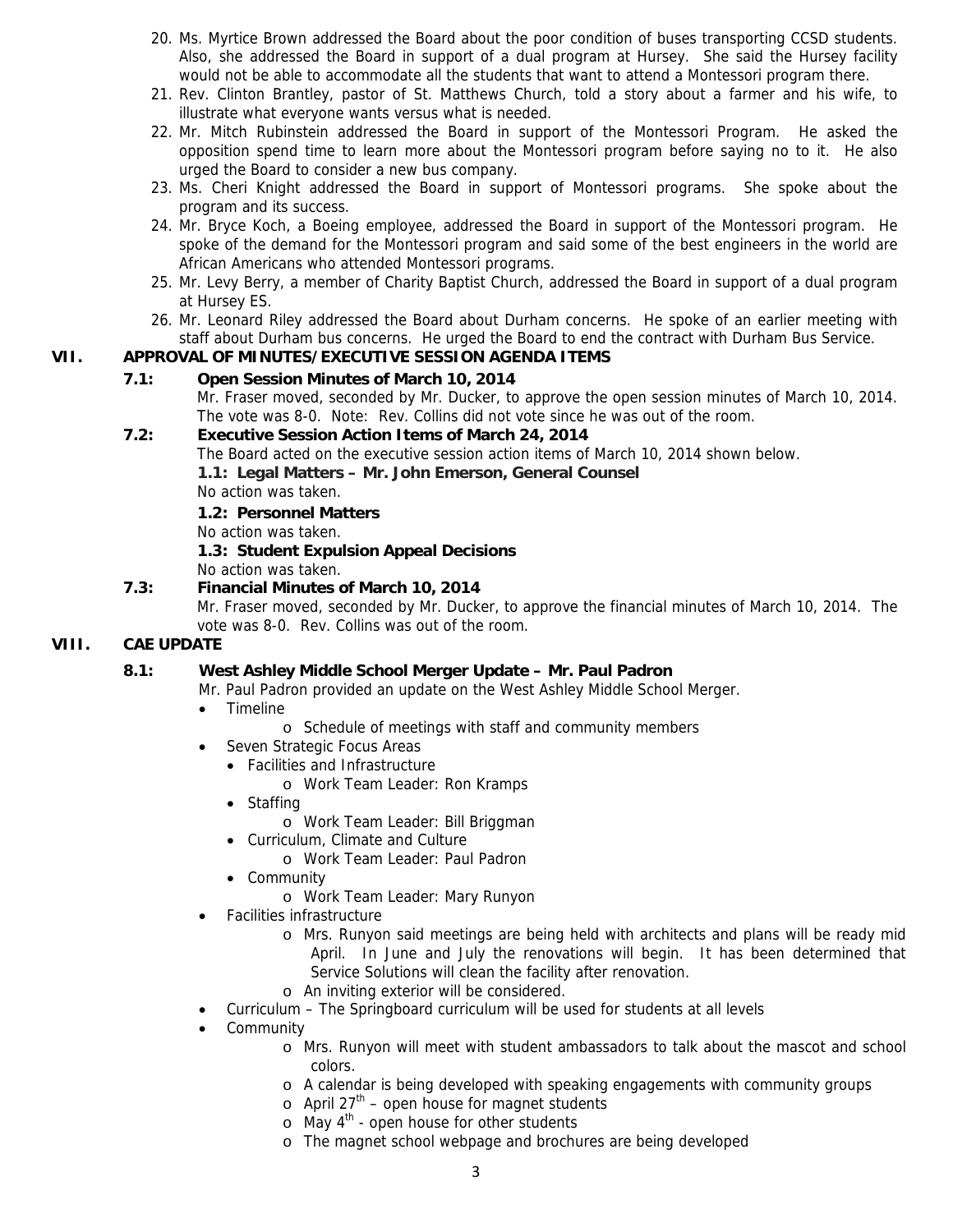- o Meetings with student ambassadors/student leaders from both schools, grades 6-7 will be held
- **Staffing** 
	- o The duplication of clerical and teaching staff will be addressed by administrators.

Mr. Miller thanked Mr. Padron and Mrs. Runyon for their efforts. He said he would support their efforts to market the school. While merging two Middle Schools is different from Haut Gap Middle, he feels sure it will work. Mr. Padron said he met with the District 10 Constituent Board last week. He and Mrs. Runyon will ensure the success of the program. Mr. Miller suggested the Constituent Board be engaged in the planning process in future projects.

Mr. Padron said Open House is Sunday, May 4<sup>th</sup> from 4-5pm.

### **Metis Learning Initiative – Mr. John McCarron and Dr. Lori Ramsey**

Dr. Lori Ramsey presented the results of the One to One Learning Evaluation. She commended the district for embarking on an evaluation early because most ask for it much later. They are also evaluating the Personal Master Learning with the Race to the Top Grant. A summary follows:

- Evaluation Overview
- Schools Served
	- o Angel Oak, Drayton Hall, Haut Gap
- Evaluation Methods
- Findings
	- o iPad Usage
		- **Teachers comfort levels are high**
		- **Differentiation is a key strength**
		- **Student ownership of learning is emerging**
		- Technology challenges hinder teachers use of iPads to support instruction
	- o Student Engagement and Motivation
		- All stakeholders believed the use of iPads increased levels of student interest and motivation
		- Staff noted decreased discipline issues
		- **Staff perceived no impact on attendance**
	- o Student Learning
		- **PASS**
		- **Subgroup differences were observed.**
		- No gains across target students.
		- **MAP**
		- Learning gains of One-to-One students were similar to gains of non-program students.
		- **AIMSweb**
		- **Most target Grade K students mastered basic literacy and numeracy skills.**
	- o Satisfaction
		- **Most stakeholders are satisfied.**
		- Most would like students to have the opportunity to take the iPads home
		- **Professional development offerings well received by staff**
		- Staff indicated a need for more training and day-to-day support
- Recommendation:
	- o Continue collaborating with other districts (or schools)
	- o Develop new and targeted professional development activities
	- o Address technical challenges
	- o Expand school-based technology support
	- o Provide greater on-site day-to-day implementation
	- o Examine the impact of iPad usage on student outcomes
	- o Create a tool and process for measuring fidelity of implementation

#### **Questions from the Board:**

Mr. Ducker asked if the Board would be asked to buy more iPads. Dr. Ramsey said she couldn't make that request because she works for an independent company. Mr. Ducker asked if there is data to serve as evidence of improvement. Dr. Ramsey said at this time the program is showing improvement based on input from teachers, small improvement from some subgroups. Then she shared information on gains for Hispanics and said her job is just to evaluate what is being done in the district; not promote the use of iPads.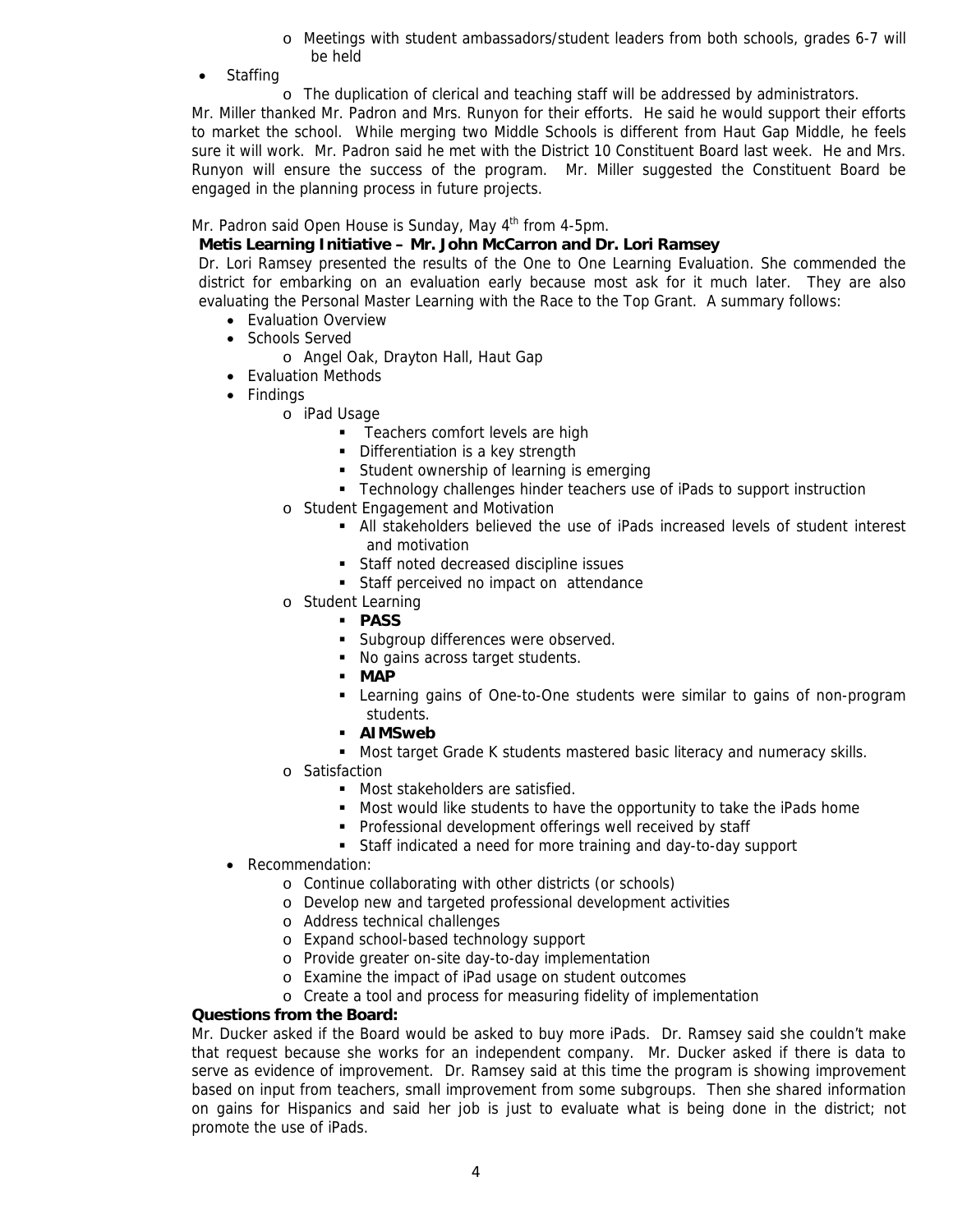Mr. Ascue asked about gains for African Americans. Dr. Ramsey said MAP data results show that those that scored 2 or higher increased by 6%. He said the district has an opportunity to do a rigorous analysis to see what is working and what is not. In response to Mr. Ascue's question about fidelity, she said teachers could be observed and rated based on the use of iPads. That information could be fed into an analysis to see if it revealed positive outcomes.

Mr. Fraser asked about the consistency of teachers' use of iPads. Dr. Ramsey said based on her observation, a pretty decent group used it. However, many had just received their iPads during the time of her observation.

Mr. Miller asked about trainings to ensure fidelity. She said the evaluation was not a rigorous design. Therefore she was only able to say that there are pockets of increase at schools that use iPads. That warrants further examination. Dr. McGinley said Ms. Elaine Berry, the Director of Educational Technology, would address questions about professional development for teachers. Ms. Berry said teachers are assigned iPads first to allow them to get comfortable with it. Then students are assigned iPads. iPads are used instead of pencil and paper. Mr. Miller asked how many hours teachers had to put in during phase one. Ms. Berry said 15 hours. There is a sense of consistency district wide to change learning and for kids to use it as a learning tool.

Rev. Collins asked the number of years the schools had the iPad. Ms. Berry said its three years but they have only used it one year. Rev. Collins asked how soon it would be expanded to other schools. Dr. McGinley said she is waiting for him to make a motion. She said staff would like to expand it but will wait for data showing how it is improving learning. Rev. Collins said he didn't feel more research is needed because it's motivational. Dr. McGinley said it's motivational, however, it is necessary to ensure some things because of the kind of things they could be doing on it. Mrs. Coats requested a copy of the raw data for the Board.

## **IX. MANAGEMENT REPORT(S)**

## **X. COMMITTEE REPORT(S)**

## **10.1: Audit & Finance Committee – Mr. Todd Garrett**

#### **A. Audit & Finance Committee Update**

The Committee will provide information and receive input from Board members on the following: -Items that are currently before the committee that have not been brought forward to the Board; -Future topics the committee plans to bring forward; and -What is needed to move the item forward?

#### **10.2: Policy & Personnel Committee – Mr. Tripp Wiles**

## **A. Policy Committee Update**

The Committee will provide information and receive input from Board members on the following: -Items that are currently before the committee that have not been brought forward to the Board; -Future topics the committee plans to bring forward; and -What is needed to move the item forward?

# **B. Donation of Leave Policy**

The second reading of the Donation of Leave Policy was pulled. Therefore no action was taken.

#### **10.3: Strategic Education Committee – Mr. Michael Miller**

## **A. Strategic Education Committee Update**

The Committee will provide information and receive input from Board members on the following: -Items that are currently before the committee that have not been brought forward to the Board; -Future topics the committee plans to bring forward; and -What is needed to move the item forward?

## **B. Hursey to Expand to Montessori to include 7th and 8th – Dr. James Winbush, Associate Superintendent**

Mr. Miller said the Strategic Education Committee's motion was to add the middle school at Hursey had a tie vote. Also, the motion to have a dual program at Hursey had a tie vote. He said data was provided to the Board about enrollment of students in the traditional program. He said students currently in the traditional track would continue until completion. There is no intent to disrupt the community.

Mrs. Moffly moved, seconded by Mr. Ducker, to maintain the dual track program at Hursey and increase Hursey Montessori to have  $7<sup>th</sup>$  and  $8<sup>th</sup>$  classes next year and identify and relocate to a full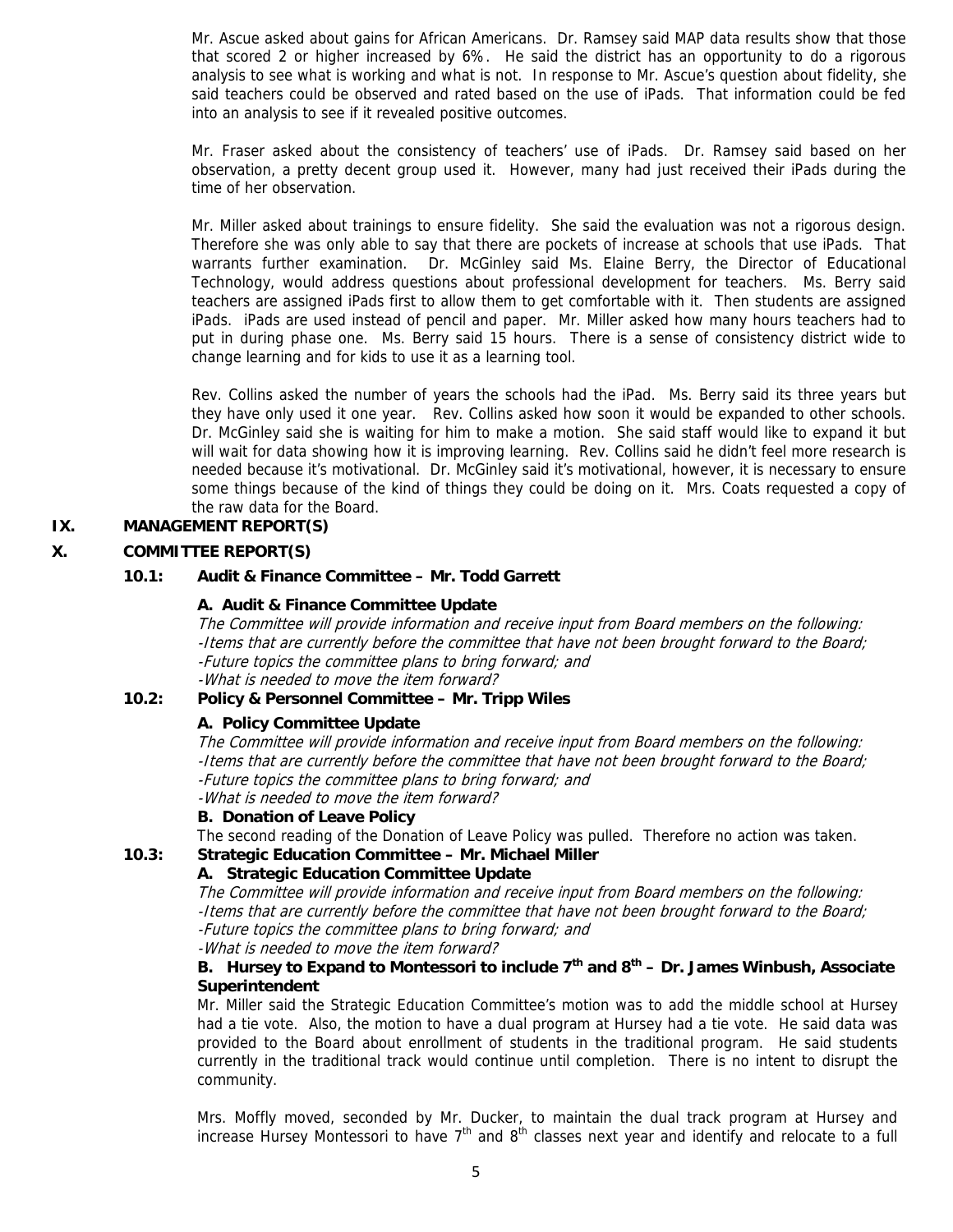stand alone facility to move the full Montessori program out the following school year 2015-16. The vote was 3-6 (Ascue, Coats, Fraser, Garrett, Miller and Wiles opposed).

Mr. Ducker offered an amendment to Mrs. Moffly's motion to identify and confirm a location for a stand-alone Montessori program for 2015-16. However, Mr. Ducker later withdrew his motion after discussion.

Mr. Ducker said he wanted to have the Montessori students stay at Hursey and find another location. Mrs. Coats said one classroom was needed for a  $7<sup>th</sup>$  and  $8<sup>th</sup>$  grade next year. Dr. Winbush said a total of three classrooms would be needed.

Mr. Lewis said if McNair was considered for a standalone elementary/middle school would require a change of occupancy and would have to be brought up to code. That would require money the district doesn't have. He said McNair would not be ready next year.

Rev. Collins asked what Hursey was built for. Mr. Lewis said it's also an elementary facility. However, it is not a two story building.

Mr. Ascue said this discussion began a long time ago. Then he spoke about the zone concept and the need to have more options in North Charleston. He said Charleston has the opportunity to make it happen and give children of all races the opportunity to go to a good school. Mr. Ascue moved, seconded by Mrs. Coats, to approve the motion to expand the Montessori program at Hursey.

Mrs. Coats said she resides in that area and she is on a panel with Elder Johnson. Then she spoke of Rev. Brantley's work with Metanoia. She said it's not a racial divide. Rev. Collins is her neighbor and there are two schools in close proximity. Her neighborhood is very diverse. Her vote is to give all children an opportunity. She has learned from Mrs. Moffly when she said all children don't learn the same way. She supports the recommendation to have a full Montessori at Hursey.

Rev. Collins asked Mrs. LaDene Conroy to respond to Montessori questions. He asked if the 20 students in the traditional program at Hursey could get into the Montessori program at Hursey. Rev. Collins said his point is that there is room at Hursey. Also, he said there is no waiting list for Hursey. Mrs. Conroy said there is one and she has the list. Rev. Collins suggested the dual track remain in place for another year to allow the Montessori program to find another facility.

Mr. Ascue moved, seconded by Mrs. Coats, to expand Hursey to include a  $7<sup>th</sup>$  and  $8<sup>th</sup>$  and continue transitioning to a full Montessori, maintaining the diversity of the neighborhood make up and present the annual report to the Board. The vote was 5-4 (Collins, Ducker, Miller and Moffly opposed).

Mr. Fraser said he was uncertain how it would be done. Mrs. Coats said it should be doable and the Board could ask for annual reports.

## **XI. POTENTIAL CONSENT AGENDA ITEMS**

#### **11.1: 6-12 ELA and Social Studies Textbook Selections – Dr. Lisa Herring, Chief Academic Officer**

Mr. Fraser moved, seconded by Rev. Collins, to approve a recommendation to adopt textbooks for ELA and Social Studies, at no cost to the district. The state will cover the cost. The vote was 9-0.

Mrs. Coats asked about the public notice. Mrs. Betsy Reidenbach said it was done at the school level and notes were sent home with students to invite parents to review them.

Mrs. Moffly said the materials are controversial. Therefore, community members should have been invited. Mrs. Barbara Hairfield said information to principals was for community. Mr. Ducker asked about approval. Mrs. Hairfeld said the state had already approved the curriculum. Also, surveys were done.

#### **11.2: Additional Professional Development Days for CPN Learning Community Schools – Mary Ford and Chicora – Dr. Lisa Herring, Chief Academic Officer**

Mr. Miller moved, seconded by Rev. Collins, to approve a recommendation to add (5) additional professional development days for Charleston Promise Neighborhoods (CPN) Learning Community Schools. The vote was 7-2 (Coats and Garrett opposed).